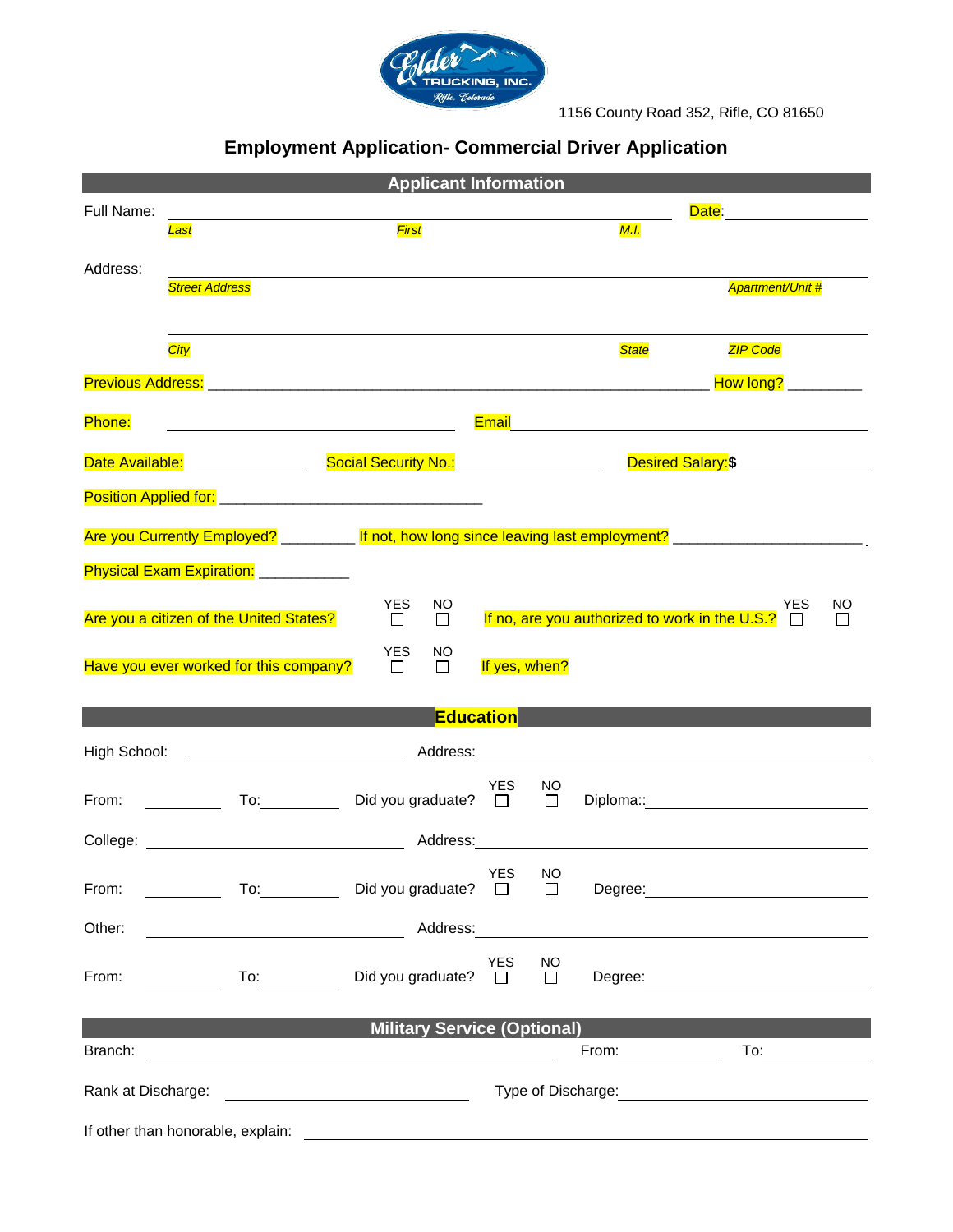| <b>Previous Employment</b> |  |
|----------------------------|--|
|                            |  |

|                      | Give a COMPLETE RECORD of all employment for the past (3) years and ALL commercial driving experience                                                                                                                                                                                                                                               |            |                     |                                                                                                                                                                                                                                        |
|----------------------|-----------------------------------------------------------------------------------------------------------------------------------------------------------------------------------------------------------------------------------------------------------------------------------------------------------------------------------------------------|------------|---------------------|----------------------------------------------------------------------------------------------------------------------------------------------------------------------------------------------------------------------------------------|
| Company:             | for the past (10) years. Include ANY unemployment or self-employment periods.                                                                                                                                                                                                                                                                       |            |                     |                                                                                                                                                                                                                                        |
| Address:             | and the control of the control of the control of the control of the control of the control of the control of the                                                                                                                                                                                                                                    |            |                     | Phone <u>______________</u>                                                                                                                                                                                                            |
| Job Title:           |                                                                                                                                                                                                                                                                                                                                                     |            |                     |                                                                                                                                                                                                                                        |
| From:                | $\begin{picture}(20,20) \put(0,0){\line(1,0){10}} \put(15,0){\line(1,0){10}} \put(15,0){\line(1,0){10}} \put(15,0){\line(1,0){10}} \put(15,0){\line(1,0){10}} \put(15,0){\line(1,0){10}} \put(15,0){\line(1,0){10}} \put(15,0){\line(1,0){10}} \put(15,0){\line(1,0){10}} \put(15,0){\line(1,0){10}} \put(15,0){\line(1,0){10}} \put(15,0){\line(1$ |            |                     | Reason for Leaving:<br><u>Next and the manual contract of the set of the set of the set of the set of the set of the set of the set of the set of the set of the set of the set of the set of the set of the set of the set of the</u> |
|                      |                                                                                                                                                                                                                                                                                                                                                     | <b>YES</b> | <b>NO</b>           |                                                                                                                                                                                                                                        |
|                      | Were you subject to the FMCSR's while employed here?                                                                                                                                                                                                                                                                                                |            |                     |                                                                                                                                                                                                                                        |
|                      | Was your job designated as a safety-sensitive function in<br>any DOT- regulated mode subject to the drug and alcohol<br>drug testing requirements of 49 CFR Part 40?                                                                                                                                                                                | <b>YES</b> | <b>NO</b>           |                                                                                                                                                                                                                                        |
| Company:             |                                                                                                                                                                                                                                                                                                                                                     |            |                     |                                                                                                                                                                                                                                        |
| Address:             | and the control of the control of the control of the control of the control of the control of the control of the                                                                                                                                                                                                                                    |            |                     | Phone:                                                                                                                                                                                                                                 |
| Job Title:           | and the control of the control of the control of the control of the control of the control of the control of the                                                                                                                                                                                                                                    |            |                     |                                                                                                                                                                                                                                        |
| From:                | $\begin{picture}(18,17) \put(0,0){\line(1,0){10}} \put(15,0){\line(1,0){10}} \put(15,0){\line(1,0){10}} \put(15,0){\line(1,0){10}} \put(15,0){\line(1,0){10}} \put(15,0){\line(1,0){10}} \put(15,0){\line(1,0){10}} \put(15,0){\line(1,0){10}} \put(15,0){\line(1,0){10}} \put(15,0){\line(1,0){10}} \put(15,0){\line(1,0){10}} \put(15,0){\line(1$ |            |                     |                                                                                                                                                                                                                                        |
|                      |                                                                                                                                                                                                                                                                                                                                                     | <b>YES</b> | <b>NO</b>           |                                                                                                                                                                                                                                        |
|                      | Were you subject to the FMCSR's while employed here?                                                                                                                                                                                                                                                                                                |            |                     |                                                                                                                                                                                                                                        |
|                      | Was your job designated as a safety-sensitive function in<br>any DOT- regulated mode subject to the drug and alcohol<br>drug testing requirements of 49 CFR Part 40?                                                                                                                                                                                | <b>YES</b> | <b>NO</b>           |                                                                                                                                                                                                                                        |
| Company:             |                                                                                                                                                                                                                                                                                                                                                     |            |                     |                                                                                                                                                                                                                                        |
| Address:             |                                                                                                                                                                                                                                                                                                                                                     |            |                     | Supervisor: <b>Example 2019</b>                                                                                                                                                                                                        |
| Job Title:           |                                                                                                                                                                                                                                                                                                                                                     |            |                     |                                                                                                                                                                                                                                        |
| From:                |                                                                                                                                                                                                                                                                                                                                                     |            |                     |                                                                                                                                                                                                                                        |
|                      |                                                                                                                                                                                                                                                                                                                                                     | <b>YES</b> | <b>NO</b>           |                                                                                                                                                                                                                                        |
|                      | Were you subject to the FMCSR's while employed here?                                                                                                                                                                                                                                                                                                |            |                     |                                                                                                                                                                                                                                        |
|                      | Was your job designated as a safety-sensitive function in<br>any DOT- regulated mode subject to the drug and alcohol<br>drug testing requirements of 49 CFR Part 40?                                                                                                                                                                                | <b>YES</b> | <b>NO</b>           |                                                                                                                                                                                                                                        |
|                      |                                                                                                                                                                                                                                                                                                                                                     |            |                     | Phone:                                                                                                                                                                                                                                 |
| Company:<br>Address: |                                                                                                                                                                                                                                                                                                                                                     |            |                     | Supervisor:                                                                                                                                                                                                                            |
| Job Title:           |                                                                                                                                                                                                                                                                                                                                                     |            |                     |                                                                                                                                                                                                                                        |
| From:                | To:                                                                                                                                                                                                                                                                                                                                                 |            | Reason for Leaving: |                                                                                                                                                                                                                                        |
|                      |                                                                                                                                                                                                                                                                                                                                                     | <b>YES</b> | <b>NO</b>           |                                                                                                                                                                                                                                        |
|                      | Were you subject to the FMCSR's while employed here?                                                                                                                                                                                                                                                                                                |            |                     |                                                                                                                                                                                                                                        |
|                      | Was your job designated as a safety-sensitive function in<br>any DOT- regulated mode subject to the drug and alcohol<br>drug testing requirements of 49 CFR Part 40?                                                                                                                                                                                | <b>YES</b> | <b>NO</b>           |                                                                                                                                                                                                                                        |
| Company:             |                                                                                                                                                                                                                                                                                                                                                     |            |                     | Phone:                                                                                                                                                                                                                                 |
| Address:             | <u> 1989 - Johann Barbara, marka a shekara tsa 1989 - An tsa 1989 - An tsa 1989 - An tsa 1989 - An tsa 1989 - An</u>                                                                                                                                                                                                                                |            |                     | Supervisor: Supervisor:                                                                                                                                                                                                                |
| Job Title:           |                                                                                                                                                                                                                                                                                                                                                     |            |                     |                                                                                                                                                                                                                                        |
| From:                | <b>To:</b> the contract of the contract of the contract of the contract of the contract of the contract of the contract of the contract of the contract of the contract of the contract of the contract of the contract of the cont                                                                                                                 |            | Reason for Leaving: |                                                                                                                                                                                                                                        |
|                      | Were you subject to the FMCSR's while employed here?                                                                                                                                                                                                                                                                                                | <b>YES</b> | <b>NO</b>           |                                                                                                                                                                                                                                        |
|                      | Was your job designated as a safety-sensitive function in<br>any DOT- regulated mode subject to the drug and alcohol<br>drug testing requirements of 49 CFR Part 40?                                                                                                                                                                                | <b>YES</b> | <b>NO</b>           |                                                                                                                                                                                                                                        |
|                      |                                                                                                                                                                                                                                                                                                                                                     |            |                     |                                                                                                                                                                                                                                        |

drug testing requirements of 49 CFR Part 40?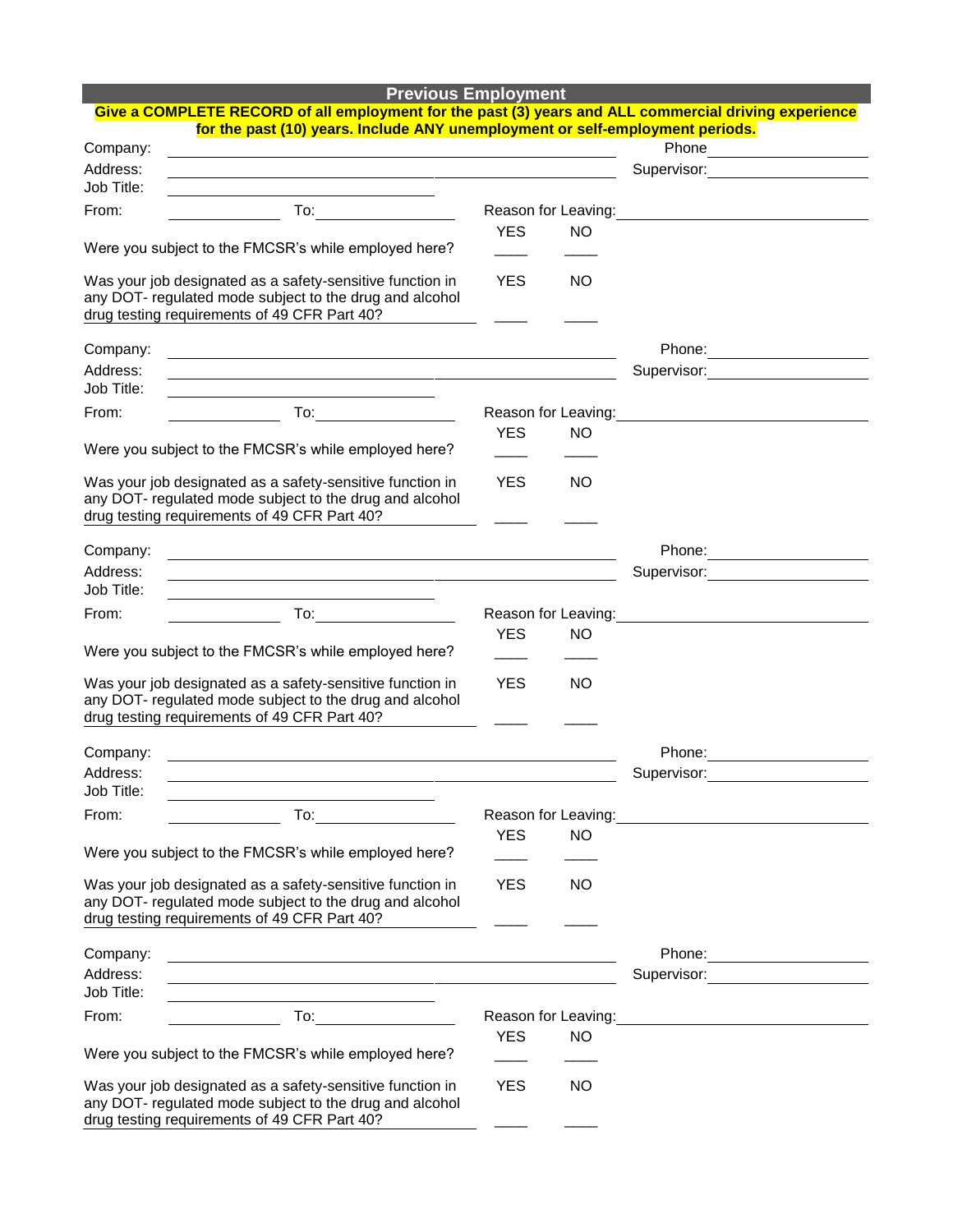## **Driving Experience**

## **Class of Equipment (Straight truck, Tractor/Trailer, Winch Truck, Tandem Dump, Belly Dump, Bobtail, Water Transport, etc…) Class of Equipment From To Approximate Number of Miles** Straight Truck Tractor & Semi Trailer Tractor and two **Trailers** Tractor and triple trailers **Other**

List states operated in the past (5) years:

List special courses/training completed (PTD/DDC, HAZMAT, ETC.) **Letter and the set of the set of the set of the** 

List any Safe Driving Awards you hold and from whom:

## **Accident Record For The Past (3) Years: Attach Sheet If Necessary**

| Date of Accident | Nature of Accident (Head<br>on, rear end, etc.) | Location of Accident | # of Fatalities | # of People Injured |
|------------------|-------------------------------------------------|----------------------|-----------------|---------------------|
|                  |                                                 |                      |                 |                     |
|                  |                                                 |                      |                 |                     |
|                  |                                                 |                      |                 |                     |
|                  |                                                 |                      |                 |                     |

#### **Traffic Convictions and Forfeitures for the last (3) years (other than parking violations):**

| Date | Location | Charge | Penalty |
|------|----------|--------|---------|
|      |          |        |         |
|      |          |        |         |
|      |          |        |         |
|      |          |        |         |